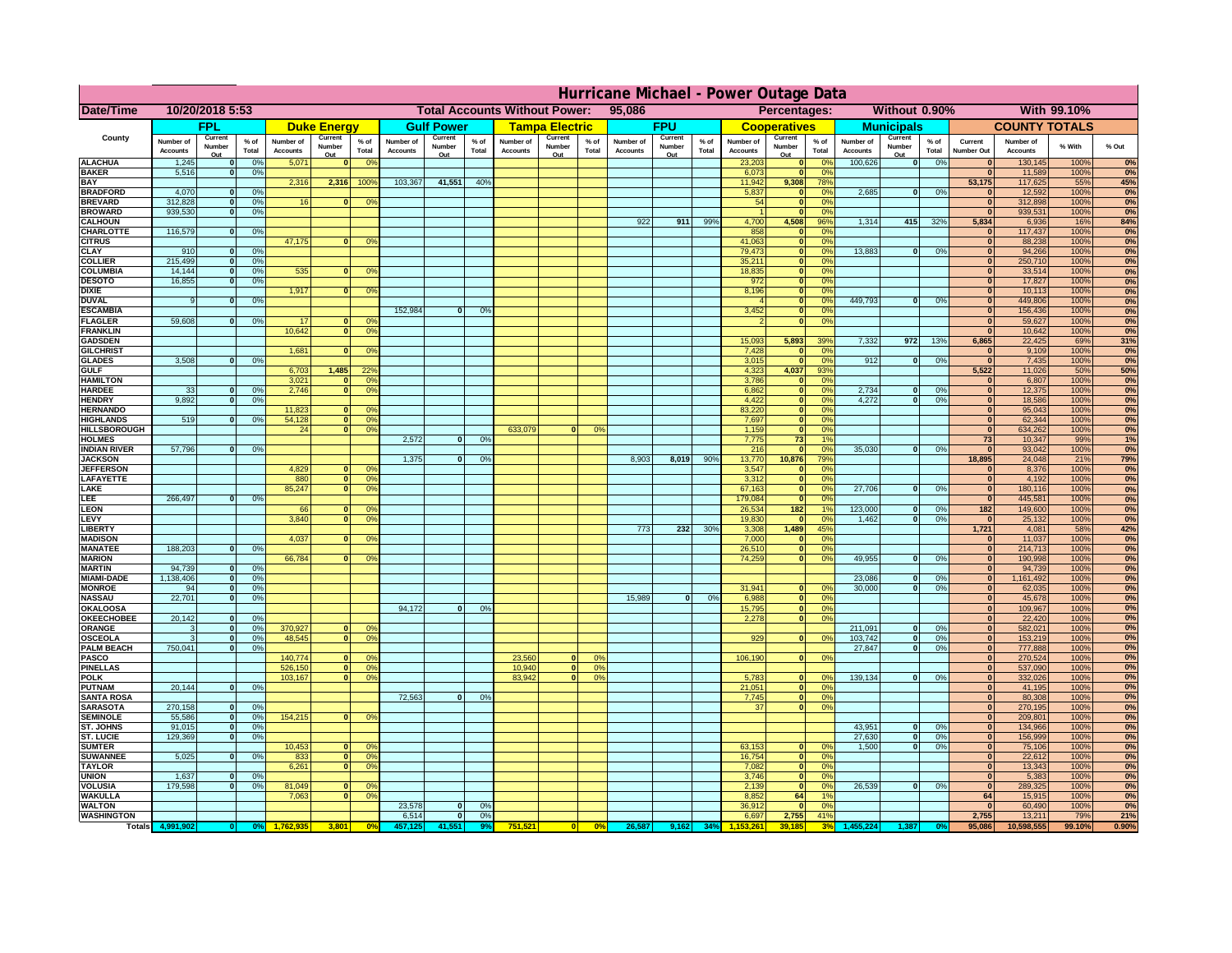# 10/20/2018 5:55 AM Hurricane Michael

| <b>Power Provider</b>                   | County              | <b>Number of Customers</b> | <b>Current Number Out</b> |                          | <b>Estimated Restore Time</b> |
|-----------------------------------------|---------------------|----------------------------|---------------------------|--------------------------|-------------------------------|
|                                         |                     |                            |                           | <b>Outage Percentage</b> |                               |
| <b>Gulf Power Company</b>               | BAY                 | 103,367                    | 41,551                    | 40.20%                   | >5 days                       |
| West Florida Electric Cooperative, Inc. | <b>JACKSON</b>      | 13,723                     | 10,829                    | 78.91%                   | >5 days                       |
| Gulf Coast Electric Cooperative, Inc.   | BAY                 | 11,942                     | 9,308                     | 77.94%                   | >5 days                       |
| Florida Public Utilities Corporation    | <b>JACKSON</b>      | 8,903                      | 8,019                     | 90.07%                   | >5 days                       |
| Talquin Electric Cooperative, Inc.      | <b>GADSDEN</b>      | 15,093                     | 5,893                     | 39.04%                   | 72                            |
| Gulf Coast Electric Cooperative, Inc.   | <b>GULF</b>         | 4,323                      | 4,037                     | 93.38%                   | >5 days                       |
| West Florida Electric Cooperative, Inc. | CALHOUN             | 2,852                      | 2,665                     | 93.44%                   | >5 days                       |
|                                         |                     |                            |                           |                          |                               |
| West Florida Electric Cooperative, Inc. | WASHINGTON          | 4,260                      | 2,404                     | 56.43%                   | >5 days                       |
| <b>Duke Energy</b>                      | BAY                 | 2,316                      | 2,316                     | 100.00%                  | TBD                           |
| Gulf Coast Electric Cooperative, Inc.   | CALHOUN             | 1,848                      | 1,843                     | 99.73%                   | >5 days                       |
| Talquin Electric Cooperative, Inc.      | <b>LIBERTY</b>      | 3,308                      | 1,489                     | 45.01%                   | >5 days                       |
| Duke Energy                             | <b>GULF</b>         | 6,703                      | 1,485                     | 22.15%                   | TBD                           |
| Florida Public Utilities Corporation    | CALHOUN             | 922                        | 911                       | 98.81%                   | >5 days                       |
| City of Quincy                          | GADSDEN             | 4,768                      | 599                       | 12.56%                   | $>72$                         |
|                                         |                     |                            |                           |                          |                               |
| City of Blountstown                     | CALHOUN             | 1,314                      | 415                       | 31.58%                   | $>72$                         |
| Chattahoochee Electric                  | GADSDEN             | 1,173                      | 373                       | 31.80%                   | $>72$                         |
| Gulf Coast Electric Cooperative, Inc.   | <b>WASHINGTON</b>   | 2,437                      | 351                       | 14.40%                   | >5 days                       |
| Florida Public Utilities Corporation    | LIBERTY             | 773                        | 232                       | 30.01%                   | >5 days                       |
| Talquin Electric Cooperative, Inc.      | LEON                | 26,534                     | 182                       | 0.69%                    | 48                            |
| West Florida Electric Cooperative, Inc. | <b>HOLMES</b>       | 7,482                      | 73                        | 0.98%                    | >5 days                       |
| Talquin Electric Cooperative, Inc.      | <b>WAKULLA</b>      | 8,852                      | 64                        | 0.72%                    | 24                            |
|                                         |                     |                            |                           |                          |                               |
| Gulf Coast Electric Cooperative, Inc.   | <b>JACKSON</b>      | 47                         | 47                        | 100.00%                  | >5 days                       |
| Central Florida Electric Cooperative    | <b>ALACHUA</b>      | 875                        | $\mathbf 0$               | 0.00%                    | <b>TBD</b>                    |
| Central Florida Electric Cooperative    | <b>DIXIE</b>        | 7,595                      | 0                         | 0.00%                    | TBD                           |
| Central Florida Electric Cooperative    | <b>GILCHRIST</b>    | 7,424                      | $\mathbf 0$               | 0.00%                    | Restored                      |
| Central Florida Electric Cooperative    | LAFAYETTE           | 9                          | 0                         | 0.00%                    | TBD                           |
| Central Florida Electric Cooperative    | LEVY                | 17,513                     | $\mathbf 0$               | 0.00%                    | Restored                      |
| Central Florida Electric Cooperative    | <b>MARION</b>       | 9                          | $\mathbf 0$               | 0.00%                    | TBD                           |
|                                         |                     |                            |                           |                          |                               |
| Choctawhatchee Electric Cooperative     | <b>HOLMES</b>       | 293                        | $\mathbf 0$               | 0.00%                    | Restored                      |
| Choctawhatchee Electric Cooperative     | <b>OKALOOSA</b>     | 15,795                     | 0                         | 0.00%                    | Restored                      |
| Choctawhatchee Electric Cooperative     | <b>SANTA ROSA</b>   | 201                        | $\mathbf 0$               | 0.00%                    | Restored                      |
| Choctawhatchee Electric Cooperative     | <b>WALTON</b>       | 36,812                     | 0                         | 0.00%                    | Restored                      |
| City of Alachua                         | <b>ALACHUA</b>      | 4,426                      | $\mathbf 0$               | 0.00%                    | <b>TBD</b>                    |
| City of Bartow                          | <b>POLK</b>         | 11,790                     | $\mathbf 0$               | 0.00%                    | TBD                           |
| City of Bushnell                        | <b>SUMTER</b>       | 1,500                      | $\mathbf 0$               | 0.00%                    | <b>TBD</b>                    |
|                                         |                     |                            | 0                         | 0.00%                    | TBD                           |
| City of Clewiston                       | <b>HENDRY</b>       | 4,272                      |                           |                          |                               |
| City of Fort Meade                      | <b>POLK</b>         | 2,379                      | $\mathbf 0$               | 0.00%                    | <b>TBD</b>                    |
| City of Havana                          | GADSDEN             | 1,391                      | $\mathbf 0$               | 0.00%                    | Restored                      |
| City of Leesburg                        | LAKE                | 22,000                     | $\mathbf 0$               | 0.00%                    | <b>TBD</b>                    |
| City of Moore Haven                     | <b>GLADES</b>       | 912                        | $\mathbf 0$               | 0.00%                    | TBD                           |
| City of Mount Dora                      | LAKE                | 5,706                      | $\mathbf 0$               | 0.00%                    | <b>TBD</b>                    |
| City of Newberry                        | <b>ALACHUA</b>      | 1,727                      | 0                         | 0.00%                    | <b>TBD</b>                    |
| City of Starke                          | <b>BRADFORD</b>     | 2,685                      | $\mathbf 0$               | 0.00%                    | <b>TBD</b>                    |
|                                         |                     |                            |                           |                          |                               |
| City of Tallahassee                     | LEON                | 123,000                    | $\mathbf 0$               | 0.00%                    | Restored                      |
| City of Vero Beach                      | <b>INDIAN RIVER</b> | 35,030                     | $\mathbf 0$               | 0.00%                    | <b>TBD</b>                    |
| City of Wauchula                        | HARDEE              | 2,734                      | 0                         | 0.00%                    | TBD                           |
| City of Williston                       | LEVY                | 1,462                      | $\mathbf 0$               | 0.00%                    | <b>TBD</b>                    |
| City of Winter Park                     | ORANGE              | 13,941                     | $\mathbf 0$               | 0.00%                    | TBD                           |
| Clay Electric Cooperative               | <b>ALACHUA</b>      | 22,328                     | $\pmb{0}$                 | 0.00%                    | <b>TBD</b>                    |
| Clay Electric Cooperative               | <b>BAKER</b>        | 2,476                      | 0                         | 0.00%                    | TBD                           |
|                                         |                     |                            |                           |                          |                               |
| Clay Electric Cooperative               | <b>BRADFORD</b>     | 5,837                      | $\pmb{0}$                 | 0.00%                    | TBD                           |
| Clay Electric Cooperative               | <b>CLAY</b>         | 79,473                     | 0                         | 0.00%                    | TBD                           |
| Clay Electric Cooperative               | <b>COLUMBIA</b>     | 16,922                     | $\pmb{0}$                 | 0.00%                    | <b>TBD</b>                    |
| Clay Electric Cooperative               | <b>DUVAL</b>        | 4                          | 0                         | 0.00%                    | TBD                           |
| Clay Electric Cooperative               | <b>FLAGLER</b>      | $\overline{2}$             | $\pmb{0}$                 | 0.00%                    | <b>TBD</b>                    |
| Clay Electric Cooperative               | <b>GILCHRIST</b>    | $\overline{4}$             | 0                         | 0.00%                    | TBD                           |
| Clay Electric Cooperative               | LAKE                | 2,239                      | $\pmb{0}$                 | 0.00%                    | <b>TBD</b>                    |
|                                         |                     |                            | 0                         |                          |                               |
| Clay Electric Cooperative               | LEVY                | 712                        |                           | 0.00%                    | TBD                           |
| Clay Electric Cooperative               | <b>MARION</b>       | 16,301                     | $\pmb{0}$                 | 0.00%                    | <b>TBD</b>                    |
| Clay Electric Cooperative               | PUTNAM              | 21,051                     | $\pmb{0}$                 | 0.00%                    | TBD                           |
| Clay Electric Cooperative               | SUWANNEE            | 5 <sup>5</sup>             | $\pmb{0}$                 | 0.00%                    | <b>TBD</b>                    |
| Clay Electric Cooperative               | <b>UNION</b>        | 3,746                      | $\pmb{0}$                 | 0.00%                    | TBD                           |
| Clay Electric Cooperative               | <b>VOLUSIA</b>      | 2,139                      | $\pmb{0}$                 | 0.00%                    | TBD                           |
| Duke Energy                             | <b>ALACHUA</b>      | 5,071                      | $\pmb{0}$                 | 0.00%                    | Restored                      |
|                                         |                     |                            |                           |                          |                               |
| Duke Energy                             | <b>BREVARD</b>      | 16                         | $\pmb{0}$                 | 0.00%                    | Restored                      |
| Duke Energy                             | <b>CITRUS</b>       | 47,175                     | $\mathbf 0$               | 0.00%                    | Restored                      |
| <b>Duke Energy</b>                      | <b>COLUMBIA</b>     | 535                        | $\pmb{0}$                 | 0.00%                    | Restored                      |
| Duke Energy                             | <b>DIXIE</b>        | 1,917                      | $\pmb{0}$                 | 0.00%                    | Restored                      |
| Duke Energy                             | <b>FLAGLER</b>      | 17                         | $\pmb{0}$                 | 0.00%                    | Restored                      |
| Duke Energy                             | <b>FRANKLIN</b>     | 10,642                     | 0                         | 0.00%                    | Restored                      |
| <b>Duke Energy</b>                      | <b>GILCHRIST</b>    | 1,681                      | $\pmb{0}$                 | 0.00%                    | Restored                      |
|                                         |                     |                            |                           |                          |                               |
| Duke Energy                             | <b>HAMILTON</b>     | 3,021                      | 0                         | 0.00%                    | Restored                      |
| <b>Duke Energy</b>                      | HARDEE              | 2,746                      | $\pmb{0}$                 | 0.00%                    | Restored                      |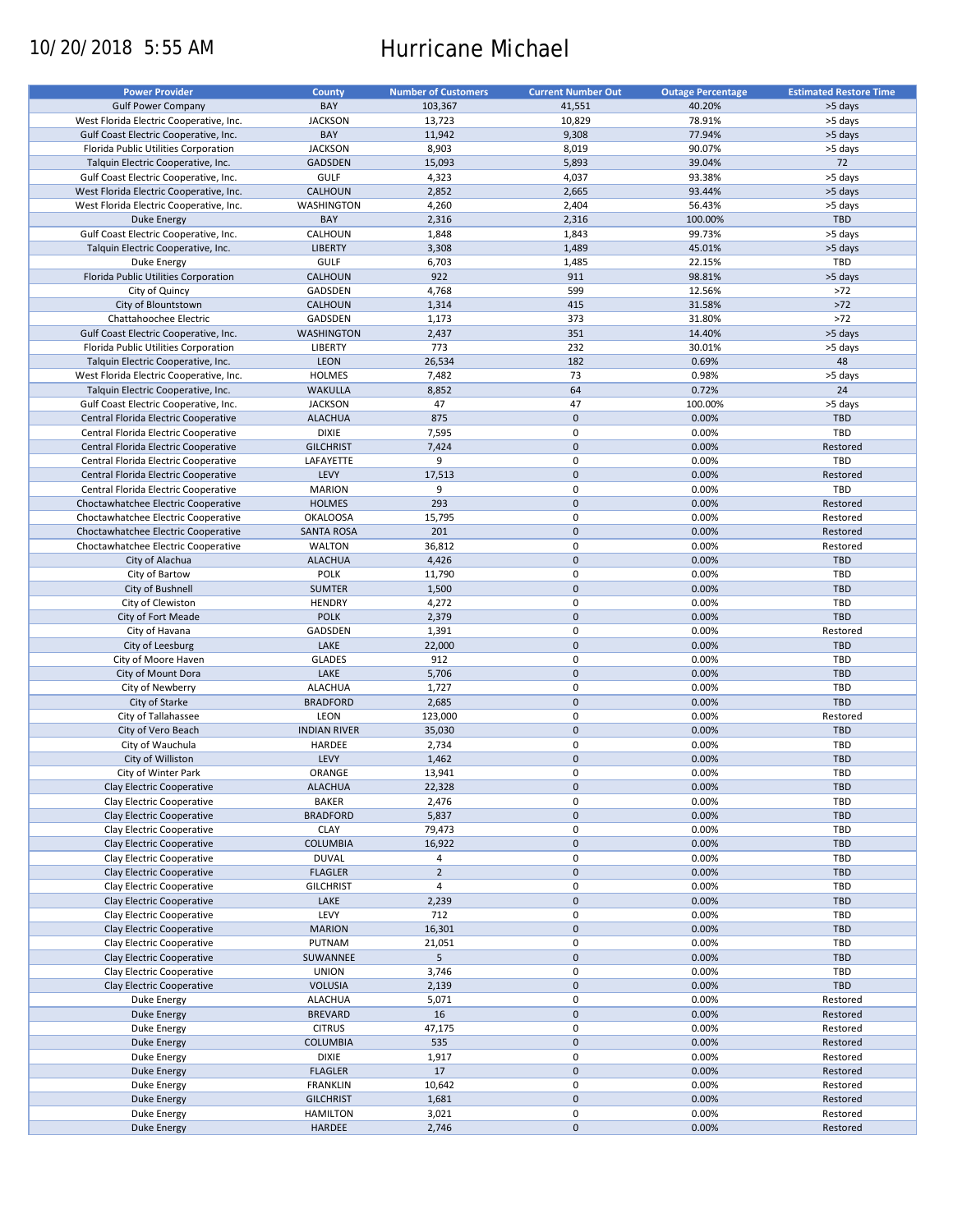# 10/20/2018 5:55 AM Hurricane Michael

| Duke Energy                                        | <b>HERNANDO</b>     | 11,823       | 0           | 0.00% | Restored   |
|----------------------------------------------------|---------------------|--------------|-------------|-------|------------|
| <b>Duke Energy</b>                                 | <b>HIGHLANDS</b>    | 54,128       | $\pmb{0}$   | 0.00% | Restored   |
|                                                    |                     |              |             |       |            |
| Duke Energy                                        | HILLSBOROUGH        | 24           | 0           | 0.00% | Restored   |
| <b>Duke Energy</b>                                 | <b>JEFFERSON</b>    | 4,829        | $\mathbf 0$ | 0.00% | Restored   |
| Duke Energy                                        | LAFAYETTE           | 880          | 0           | 0.00% | Restored   |
|                                                    |                     |              |             |       |            |
| <b>Duke Energy</b>                                 | LAKE                | 85,247       | $\pmb{0}$   | 0.00% | Restored   |
| Duke Energy                                        | LEON                | 66           | 0           | 0.00% | Restored   |
| <b>Duke Energy</b>                                 | LEVY                | 3,840        | $\mathbf 0$ | 0.00% | Restored   |
|                                                    |                     |              |             |       |            |
| Duke Energy                                        | <b>MADISON</b>      | 4,037        | 0           | 0.00% | Restored   |
| <b>Duke Energy</b>                                 | <b>MARION</b>       | 66,784       | $\pmb{0}$   | 0.00% | Restored   |
|                                                    |                     |              |             |       |            |
| Duke Energy                                        | ORANGE              | 370,927      | 0           | 0.00% | Restored   |
| <b>Duke Energy</b>                                 | <b>OSCEOLA</b>      | 48,545       | $\mathbf 0$ | 0.00% | Restored   |
| Duke Energy                                        | PASCO               | 140,774      | $\mathbf 0$ | 0.00% | Restored   |
|                                                    |                     |              |             |       |            |
| <b>Duke Energy</b>                                 | <b>PINELLAS</b>     | 526,150      | $\mathbf 0$ | 0.00% | Restored   |
| Duke Energy                                        | POLK                | 103,167      | $\pmb{0}$   | 0.00% | Restored   |
| <b>Duke Energy</b>                                 | SEMINOLE            | 154,215      | $\pmb{0}$   | 0.00% | Restored   |
|                                                    |                     |              |             |       |            |
| Duke Energy                                        | <b>SUMTER</b>       | 10,453       | 0           | 0.00% | Restored   |
| <b>Duke Energy</b>                                 | SUWANNEE            | 833          | $\mathbf 0$ | 0.00% | Restored   |
|                                                    |                     |              | 0           |       |            |
| Duke Energy                                        | <b>TAYLOR</b>       | 6,261        |             | 0.00% | Restored   |
| <b>Duke Energy</b>                                 | <b>VOLUSIA</b>      | 81,049       | $\mathbf 0$ | 0.00% | Restored   |
| Duke Energy                                        | WAKULLA             | 7,063        | 0           | 0.00% | Restored   |
|                                                    |                     |              |             |       |            |
| Escambia River Electric Cooperative, Inc.          | <b>ESCAMBIA</b>     | 3,452        | $\pmb{0}$   | 0.00% | TBD        |
| Escambia River Electric Cooperative, Inc.          | <b>SANTA ROSA</b>   | 7,544        | 0           | 0.00% | TBD        |
|                                                    |                     |              | $\pmb{0}$   |       | TBD        |
| Florida Keys Electric Cooperative                  | <b>MONROE</b>       | 31,941       |             | 0.00% |            |
| Florida Power and Light Company                    | <b>ALACHUA</b>      | 1,245        | 0           | 0.00% | TBD        |
| Florida Power and Light Company                    | <b>BAKER</b>        | 5,516        | $\pmb{0}$   | 0.00% | <b>TBD</b> |
|                                                    |                     |              |             |       |            |
| Florida Power and Light Company                    | <b>BRADFORD</b>     | 4,070        | 0           | 0.00% | TBD        |
| Florida Power and Light Company                    | <b>BREVARD</b>      | 312,828      | $\pmb{0}$   | 0.00% | <b>TBD</b> |
| Florida Power and Light Company                    | <b>BROWARD</b>      | 939,530      | $\pmb{0}$   | 0.00% | <b>TBD</b> |
|                                                    |                     |              |             |       |            |
| Florida Power and Light Company                    | <b>CHARLOTTE</b>    | 116,579      | $\mathbf 0$ | 0.00% | <b>TBD</b> |
| Florida Power and Light Company                    | <b>CLAY</b>         | 910          | 0           | 0.00% | TBD        |
|                                                    |                     |              |             |       |            |
| Florida Power and Light Company                    | <b>COLLIER</b>      | 215,499      | 0           | 0.00% | <b>TBD</b> |
| Florida Power and Light Company                    | COLUMBIA            | 14,144       | 0           | 0.00% | TBD        |
| Florida Power and Light Company                    | <b>DESOTO</b>       | 16,855       | $\pmb{0}$   | 0.00% | <b>TBD</b> |
|                                                    |                     |              |             |       |            |
| Florida Power and Light Company                    | <b>DUVAL</b>        | 9            | 0           | 0.00% | TBD        |
| Florida Power and Light Company                    | <b>FLAGLER</b>      | 59,608       | $\pmb{0}$   | 0.00% | <b>TBD</b> |
| Florida Power and Light Company                    | <b>GLADES</b>       | 3,508        | 0           | 0.00% | TBD        |
|                                                    |                     |              |             |       |            |
| Florida Power and Light Company                    | HARDEE              | 33           | $\mathbf 0$ | 0.00% | <b>TBD</b> |
| Florida Power and Light Company                    | <b>HENDRY</b>       | 9,892        | $\pmb{0}$   | 0.00% | TBD        |
|                                                    |                     |              |             |       |            |
| Florida Power and Light Company                    | <b>HIGHLANDS</b>    | 519          | $\pmb{0}$   | 0.00% | <b>TBD</b> |
| Florida Power and Light Company                    | <b>INDIAN RIVER</b> | 57,796       | 0           | 0.00% | TBD        |
| Florida Power and Light Company                    | LEE                 | 266,497      | $\pmb{0}$   | 0.00% | <b>TBD</b> |
|                                                    |                     |              |             |       |            |
| Florida Power and Light Company                    | MANATEE             | 188,203      | 0           | 0.00% | <b>TBD</b> |
| Florida Power and Light Company                    | <b>MARTIN</b>       | 94,739       | $\pmb{0}$   | 0.00% | <b>TBD</b> |
|                                                    |                     |              |             |       |            |
| Florida Power and Light Company                    | MIAMI-DADE          | 1,138,406    | 0           | 0.00% | <b>TBD</b> |
| Florida Power and Light Company                    | <b>MONROE</b>       | 94           | $\pmb{0}$   | 0.00% | <b>TBD</b> |
| Florida Power and Light Company                    | NASSAU              | 22,701       | 0           | 0.00% | <b>TBD</b> |
|                                                    |                     |              |             |       |            |
| Florida Power and Light Company                    | OKEECHOBEE          | 20,142       | $\mathbf 0$ | 0.00% | <b>TBD</b> |
| Florida Power and Light Company                    | ORANGE              | 3            | $\mathbf 0$ | 0.00% | TBD        |
| Florida Power and Light Company                    | <b>OSCEOLA</b>      | $\mathbf{3}$ | $\pmb{0}$   | 0.00% | <b>TBD</b> |
|                                                    |                     |              |             |       |            |
| Florida Power and Light Company                    | PALM BEACH          | 750,041      | 0           | 0.00% | TBD        |
| Florida Power and Light Company                    | PUTNAM              | 20,144       | 0           | 0.00% | TBD        |
|                                                    |                     |              |             |       |            |
| Florida Power and Light Company                    | SARASOTA            | 270,158      | 0           | 0.00% | TBD        |
| Florida Power and Light Company                    | SEMINOLE            | 55,586       | 0           | 0.00% | <b>TBD</b> |
| Florida Power and Light Company                    | ST. JOHNS           | 91,015       | 0           | 0.00% | TBD        |
|                                                    |                     |              |             |       |            |
| Florida Power and Light Company                    | ST. LUCIE           | 129,369      | 0           | 0.00% | <b>TBD</b> |
| Florida Power and Light Company                    | SUWANNEE            | 5,025        | 0           | 0.00% | TBD        |
|                                                    |                     |              |             |       |            |
| Florida Power and Light Company                    | <b>UNION</b>        | 1,637        | $\pmb{0}$   | 0.00% | <b>TBD</b> |
| Florida Power and Light Company                    | VOLUSIA             | 179,598      | 0           | 0.00% | TBD        |
| Florida Public Utilities Corporation               | NASSAU              | 15,989       | $\pmb{0}$   | 0.00% | Restored   |
|                                                    |                     |              |             |       |            |
| Fort Pierce Utilities Authority                    | ST. LUCIE           | 27,630       | 0           | 0.00% | TBD        |
| Gainesville (Gainesville Regional Utilities - GRU) | <b>ALACHUA</b>      | 94,473       | $\pmb{0}$   | 0.00% | <b>TBD</b> |
|                                                    |                     |              | $\pmb{0}$   |       | TBD        |
| Glades Electric Cooperative, Inc.                  | <b>GLADES</b>       | 3,015        |             | 0.00% |            |
| Glades Electric Cooperative, Inc.                  | HARDEE              | $\mathbf 0$  | $\pmb{0}$   |       | <b>TBD</b> |
| Glades Electric Cooperative, Inc.                  | <b>HENDRY</b>       | 3,530        | 0           | 0.00% | TBD        |
|                                                    |                     |              |             |       |            |
| Glades Electric Cooperative, Inc.                  | <b>HIGHLANDS</b>    | 7,321        | $\pmb{0}$   | 0.00% | <b>TBD</b> |
| Glades Electric Cooperative, Inc.                  | OKEECHOBEE          | 2,278        | 0           | 0.00% | TBD        |
|                                                    | <b>CLAY</b>         |              | $\pmb{0}$   | 0.00% | TBD        |
| Green Cove Springs Electric                        |                     | 3,889        |             |       |            |
| Gulf Coast Electric Cooperative, Inc.              | WALTON              | 100          | 0           | 0.00% | TBD        |
| <b>Gulf Power Company</b>                          | <b>ESCAMBIA</b>     | 152,984      | $\pmb{0}$   | 0.00% | Restored   |
|                                                    |                     |              |             |       |            |
| <b>Gulf Power Company</b>                          | <b>HOLMES</b>       | 2,572        | 0           | 0.00% | Restored   |
| <b>Gulf Power Company</b>                          | <b>JACKSON</b>      | 1,375        | $\pmb{0}$   | 0.00% | Restored   |
|                                                    |                     |              |             |       |            |
| <b>Gulf Power Company</b>                          | <b>OKALOOSA</b>     | 94,172       | 0           | 0.00% | Restored   |
| <b>Gulf Power Company</b>                          | <b>SANTA ROSA</b>   | 72,563       | $\pmb{0}$   | 0.00% | Restored   |
|                                                    |                     |              |             |       |            |